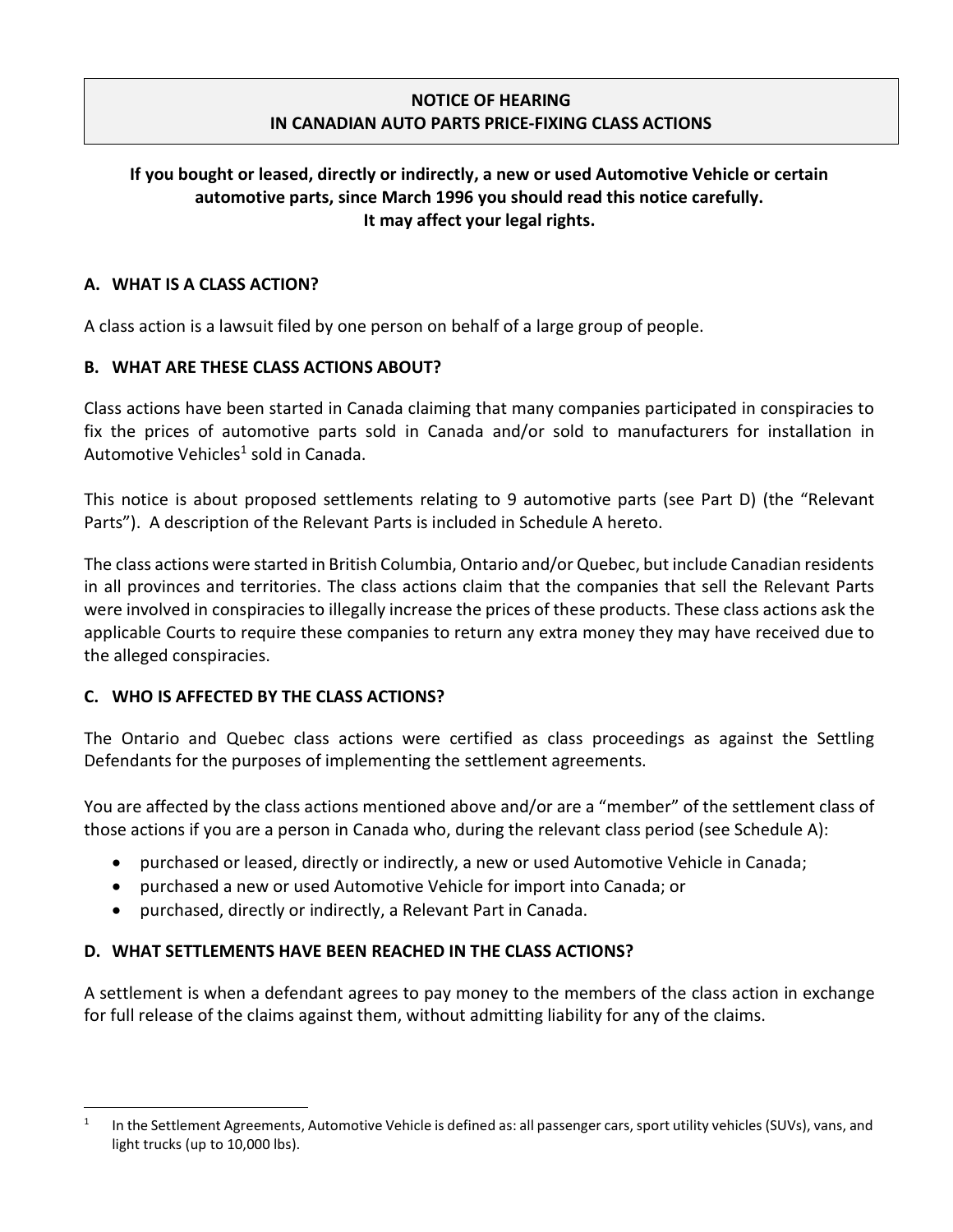The defendants listed below (the "Settling Defendants") have agreed to pay the amounts set out below in exchange for a full release of the claims against them relating to the pricing of the Relevant Parts and for the dismissal of any actions commenced in Canada by settlement class members relating to the pricing of the Relevant Parts.<sup>2</sup> The Settling Defendants do not admit any liability, wrongdoing or fault.

| Bridgestone Corporation, Bridgestone Elastech Co., Ltd., Bridgestone        |               |  |
|-----------------------------------------------------------------------------|---------------|--|
| APM Company, Bridgestone Canada Inc., and Bridgestone Americas,             |               |  |
| Inc.                                                                        |               |  |
| <b>Anti-Vibration Rubber Parts</b>                                          | US\$3,500,000 |  |
|                                                                             |               |  |
| Delphi Technologies PLC, Delphi Powertrain Systems, LLC, Delphi             |               |  |
| Automotive LLP, Delphi Automotive Systems, LLC, Korea Delphi                |               |  |
| Automotive Systems Corp., and Delphi Powertrain Systems Korea               |               |  |
| Ltd.                                                                        |               |  |
| <b>Ignition Coils</b>                                                       | US\$57,000    |  |
| Valve Timing Control Devices                                                | US\$3,000     |  |
| <b>Total</b>                                                                | US\$60,000    |  |
|                                                                             |               |  |
| Hitachi Astemo, Ltd. and Hitachi Astemo Indiana, Inc. <sup>3</sup>          |               |  |
| <b>Electronic Throttle Bodies</b>                                           | US\$50,000    |  |
|                                                                             |               |  |
| MAHLE Behr GmbH & Co. KG and MAHLE Behr USA Inc.                            |               |  |
| Air Conditioning Systems                                                    | US\$195,000   |  |
|                                                                             |               |  |
|                                                                             |               |  |
| Nippon Seiki Co., Ltd., N.S. International, Ltd., and New Sabina            |               |  |
| Industries, Inc.                                                            |               |  |
| <b>Instrument Panel Clusters</b>                                            | \$689,752     |  |
|                                                                             |               |  |
| Stanley Electric Co., Ltd., Stanley Electric U.S. Co., Inc., and II Stanley |               |  |
| Co., Inc.                                                                   |               |  |
| Autolights                                                                  | US\$1,640,000 |  |
| <b>High Intensity Discharge Ballasts</b>                                    | US\$360,000   |  |
| <b>Total</b>                                                                | US\$2,000,000 |  |
| ZF Friedrichshafen AG, TRW Automotive GmbH (now known as ZF                 |               |  |
| Automotive Germany GmbH), TRW Vehicle Safety Systems Inc. (now              |               |  |
| known as ZF Passive Safety Systems US Inc.), Kelsey-Hayes Company           |               |  |
| (now known as ZF Active Safety US Inc.), TRW Canada Limited (now            |               |  |
| known as ZF Automotive Canada Limited), and Kelsey-Hayes Canada             |               |  |
| Limited (now known as Roadster Holdings (Canada) ULC)                       |               |  |
| <b>Braking Systems</b>                                                      | US\$90,000    |  |

<sup>2</sup> The exact terms of the releases and dismissals vary slightly as between the Settlement Agreements. Please refer to the Settlement Agreements for additional information.

<sup>3</sup> The Plaintiffs will be seeking orders dismissing the Fuel Injection Systems action against the defendants, Keihin Corporation (now known as Hitachi Astemo, Ltd.) and Keihin North America, Inc. (now known as Hitachi Astemo Indiana, Inc.).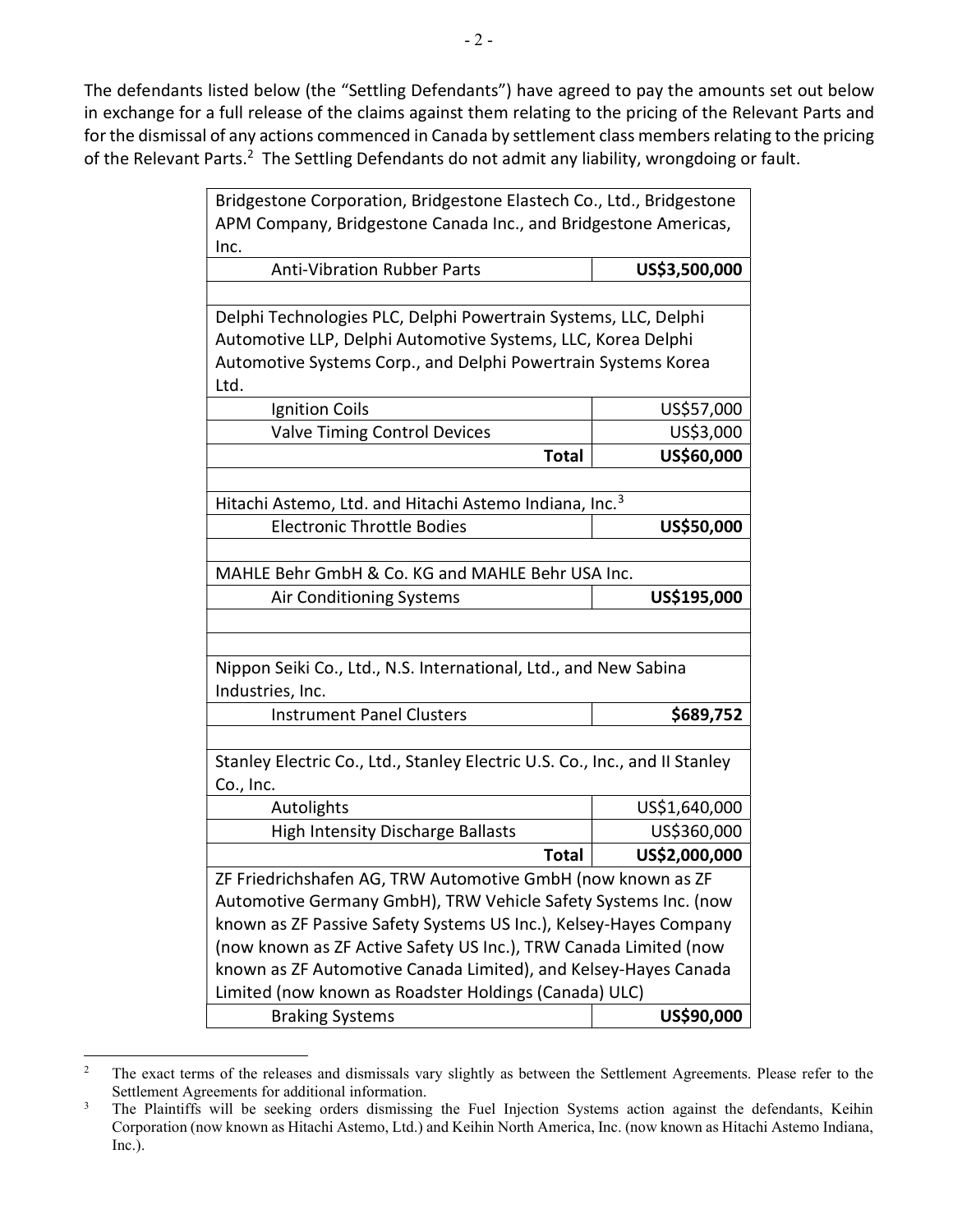Where the class actions are continuing, the Settling Defendants have also agreed to provide cooperation to the plaintiffs in pursuing the applicable class actions against the remaining defendants.<sup>4</sup>

## E. SETTLEMENT APPROVAL HEARINGS

Depending on where each action was commenced, the settlements are subject to the approval of the Ontario, British Columbia and/or Quebec Courts (see Schedule "B").<sup>5</sup> However, in all circumstances, the settlements are national in scope. Even where there is no settlement class specifically for residents of British Columbia or Quebec, residents of those provinces are included in the national classes of the actions commenced in Ontario.

The Ontario Court will hold a hearing by video (which you can attend by contacting Class Counsel) to decide whether to approve these settlements on October 28, 2021 at 10:00 a.m.

The Quebec Court will hold a hearing by video (https://url.justice.gouv.qc.ca/c73fJ)<sup>6</sup> to decide whether to approve some of these settlements on November 10, 2021 at 9:00 a.m.

The Courts will decide whether the settlements are fair, reasonable, and in the best interests of settlement class members.

The judge presiding over the BC action is now supernumerary (i.e. partially retired), and so the BC actions will be transferred to another judge for case management. After the assignment of a new judge, there will also be relief sought from the British Columbia Court regarding the Stanley settlement. Any hearing before the BC Court may proceed in writing. Visit www.siskinds.com/autoparts for updates on the BC application and approval process for the Stanley settlement.

# F. HOW CAN I PARTICIPATE IN THE SETTLEMENT APPROVAL HEARING?

If you are a member of a settlement class, you can present your submissions on, or objections to, the settlements, the proposed distribution protocol in the Electronic Throttle Bodies action, and/or Class Counsel fees before the Courts, in the manner set out below.

### Submissions in writing

If you want to address the Courts in writing, you must send your written submissions to Class Counsel by email to autoparts@sotosllp.com and autopartsclassaction@siskinds.com no later than October 21, 2021.

<sup>4</sup> The terms of cooperation vary as between the Settlement Agreements. Please refer to the Settlement Agreements for additional information.

<sup>5</sup> Nippon Seiki and the plaintiffs have agreed to amendments to the settlement agreement that would eliminate the need for a separate settlement approval process in British Columbia. There will be no separate settlement approval process in British Columbia for the Nippon Seiki settlement, the settlement approval process for British Columbian residents will occur as part of the Ontario settlement approval hearing scheduled for October 28, 2021, and any Ontario settlement approval order will bind British Columbian residents.

<sup>6</sup> The User Guide to join the hearing can be found at the following address: https://www.justice.gouv.qc.ca/fileadmin/user\_upload/contenu/documents/Fr\_\_francais\_/centredoc/publications/syst eme-judiciaire/MJQ\_Guide\_Audience\_Teams-public\_VF.pdf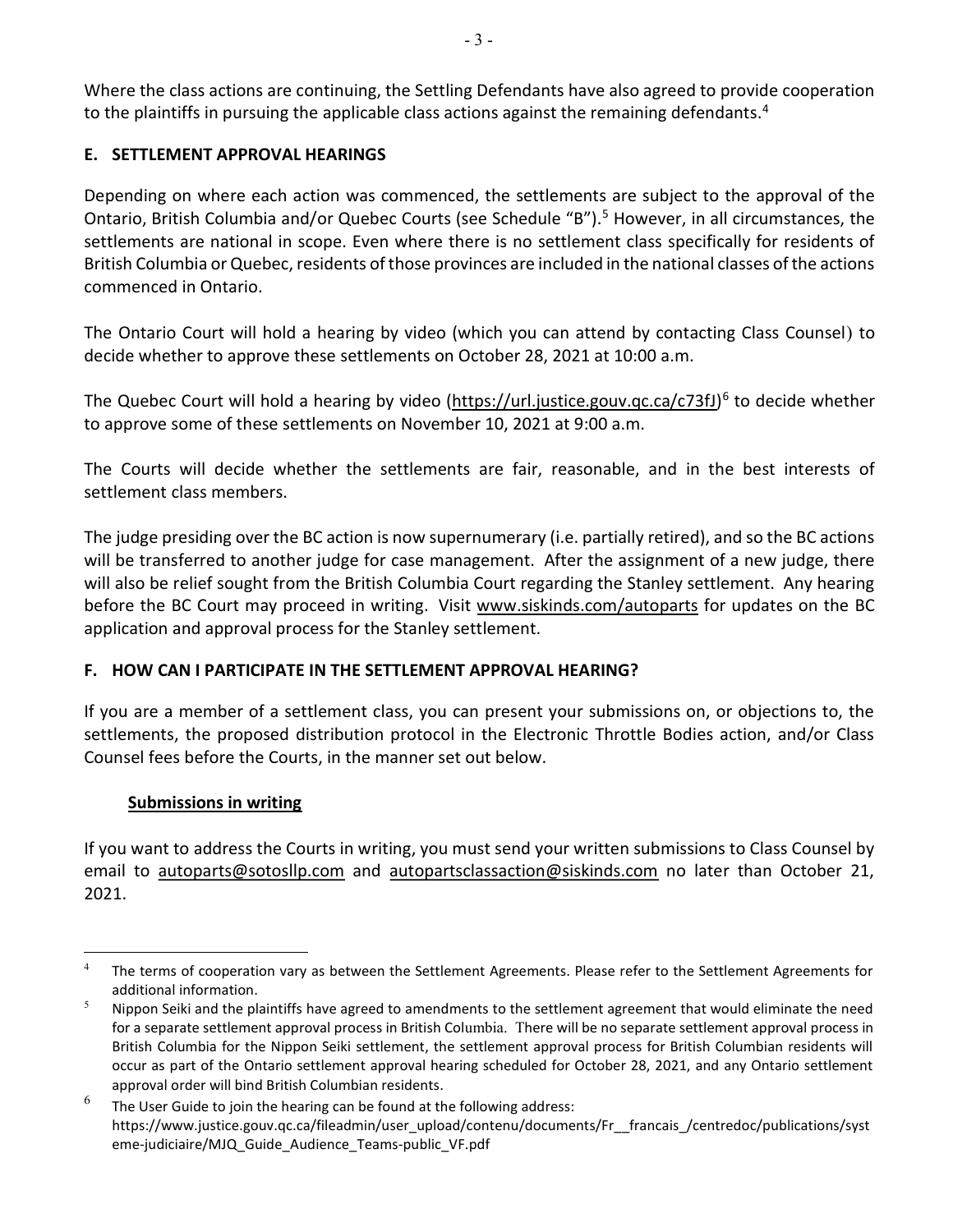The written submissions must state the nature of any comments or objections, and whether you intend to appear at the settlement approval hearing(s). The written submissions can be provided in English or French (where necessary, an unofficial translation will be provided to the Courts).

Class Counsel will provide a copy of any written submissions to the Courts being asked to approve the settlement agreements.

## Attending in person before the Courts

Settlement classes members may (but do not need to) attend the settlement approval hearing(s).

Some of the settlements are only subject to approval by the Ontario Court. You may attend the Ontario hearing virtually on October 28, 2021 at 10:00 a.m., as an observer or to make oral submissions to the Court. If you wish to attend and/or make oral submissions, please contact Class Counsel no later than October 21, 2021. If you are unable to attend, but wish to make oral submissions to the Ontario Court, please contact Class Counsel at autopartsclassaction@siskinds.com and Class Counsel will make the necessary arrangements for you to make submissions to the Ontario Court.

Where the settlement is also subject to the approval of the Quebec Court, you may attend the Quebec hearing virtually on November 10, 2021 at 9:00 am (https://url.justice.gouv.qc.ca/c73fJ)<sup>7</sup>. You can attend as an observer or to make oral submissions to the Quebec Court. If you are unable to attend, but wish to make oral submissions to the Quebec Court, please contact Class Counsel at recours@siskindsdesmeules.com, to the attention of Karim Diallo, and Class Counsel will make the necessary arrangements for you to make submissions to the Quebec Court.

Visit www.siskinds.com/autoparts for updates on the BC application and approval process for the Stanley settlement.

# G. WHAT STEPS SHOULD I TAKE TO PROTECT MY RIGHTS?

If you want to be a member of any of these class actions, you do not need to do anything. However, there are three steps that you should take to protect your legal rights:

- 1. You should keep records of any purchases or leases of all new Automotive Vehicles, Relevant Parts or other automotive parts in respect of which there is pending litigation (see www.siskinds.com/autoparts for a complete list) from January 1995 onward. Records include invoices, receipts, original purchase or lease records, or historical accounting records.
- 2. Automotive dealerships should keep records of any sales or leases of new Automotive Vehicles, Relevant Parts or other automotive parts from January 1995 onward.
- 3. You should register online at www.siskinds.com/autoparts to receive updates about these class actions and the other auto parts price-fixing class actions.

<sup>7</sup> The User Guide to join the hearing can be found at the following address: https://www.justice.gouv.qc.ca/fileadmin/user\_upload/contenu/documents/Fr\_\_francais\_/centredoc/publications/syst eme-judiciaire/MJQ\_Guide\_Audience\_Teams-public\_VF.pdf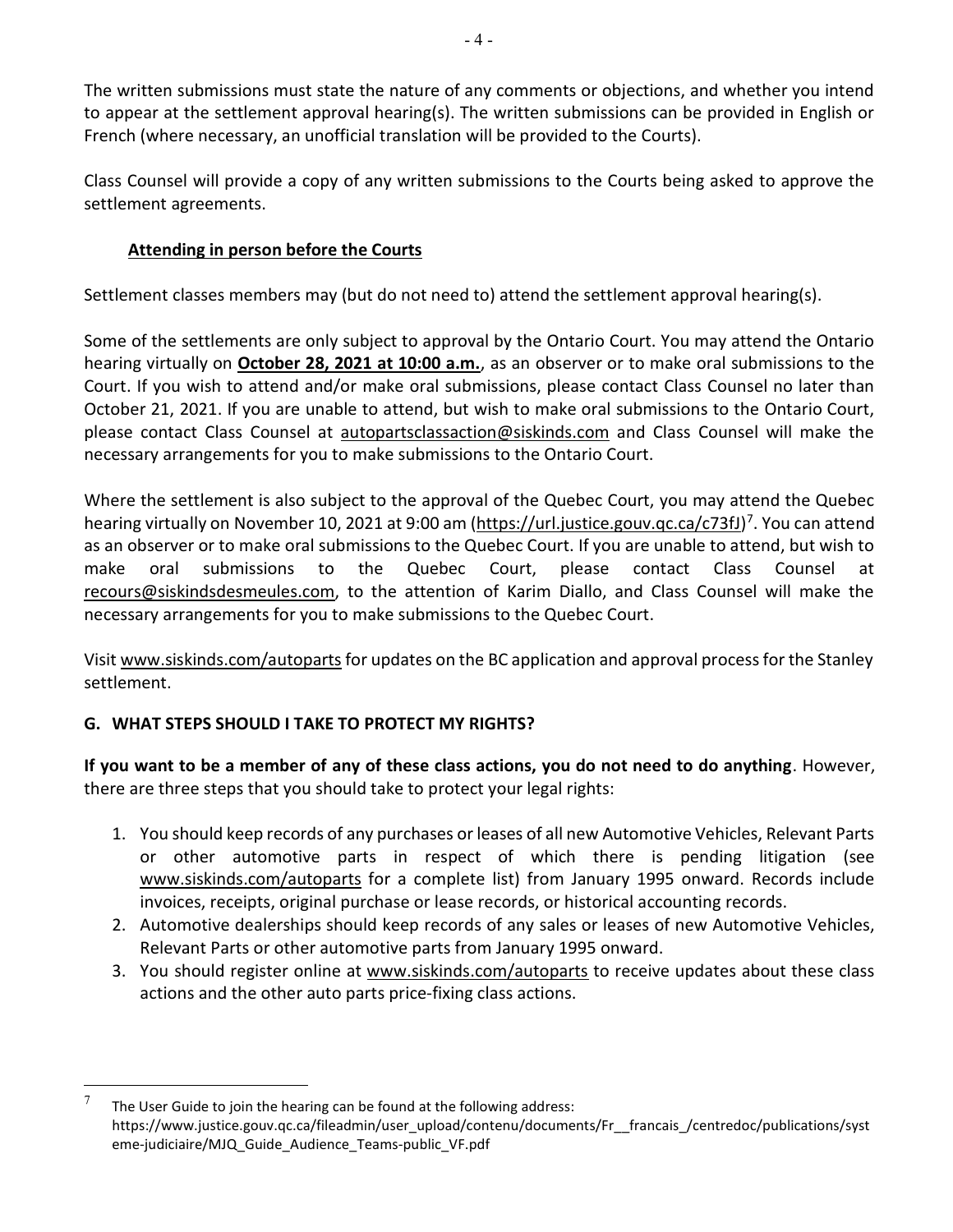#### H. WHAT IF I DON'T WANT TO BE IN THE CLASS ACTIONS?

Rights to opt-out of the relevant actions were previously provided and have already passed.

In some cases, residents of British Columbia are included in the Ontario Settlement Class. Where an optout was provided to a previous British Columbia Settlement Class in a parallel BC case, that previous optout applies to BC residents now included in an Ontario Settlement Class.

#### I. WHAT HAPPENS TO THE MONEY PAID UNDER THE SETTLEMENTS?

At this stage, the settlement funds (less approved fees and expenses) are being held in interest-bearing trust accounts for the benefit of settlement class members.

The plaintiffs are seeking approval of the method for distributing the aggregate settlement funds from the Electronic Throttle Bodies class action (see section J below). At a later date, the courts will decide how the settlement funds for the other Relevant Parts will be distributed and how you can apply to receive money from these settlements. Watch for another notice at a later time explaining how to claim money from the settlements.

#### J. PROPOSED DISTRIBUTION OF THE ELECTRONIC THROTTLE BODIES SETTLEMENT FUNDS

The Courts have previously approved settlements in the aggregate amount of \$1,896,480. At the settlement approval hearings in Ontario and Quebec, the Courts will be asked to approve a protocol for distributing the aggregate settlement funds, plus accrued interest, less Court-approved legal fees and other expenses. A copy of the proposed distribution protocol is available at www.siskinds.com/autoparts or www.sotosllp.com/class-actions/current-cases/auto-parts/ or from Class Counsel.

The protocol is designed to compensate purchasers of Electronic Throttle Bodies and/or new Automotive Vehicles containing Electronic Throttle Bodies in a manner that generally reflects the anticipated impact of the alleged price-fixing.

The protocol contemplates that the administration will run in tandem with the administration of the Second Omnibus Distribution Protocol and settlement benefits will be calculated in accordance with the Second Omnibus Distribution Protocol. The Second Omnibus Distribution Protocol was approved by the Ontario, British Columbia and Quebec Courts.

Based on information to date – both through publicly available documents and information obtained in the prosecution of the action – the following vehicles are potentially affected by the alleged wrongful conduct (the "Affected Vehicles"):

| <b>Brands</b>                              | <b>Event Period</b> | <b>Post Event Period</b> |
|--------------------------------------------|---------------------|--------------------------|
| General Motors (Buick/Cadillac/ Chevrolet/ | January 1, 2000 to  | March 1, 2010 to         |
| Daewoo/GMC/Hummer/Isuzu/Oldsmobile/        | February 28, 2010   | February 28, 2014        |
| Pontiac/Saab/Saturn) and Nissan/Infiniti   |                     |                          |

No wrongdoing is alleged as against General Motors (Buick/Cadillac/Chevrolet/Daewoo/GMC/ Hummer/Isuzu/Oldsmobile/ Pontiac/Saab/Saturn) or Nissan/Infiniti (the "Automakers"). They are not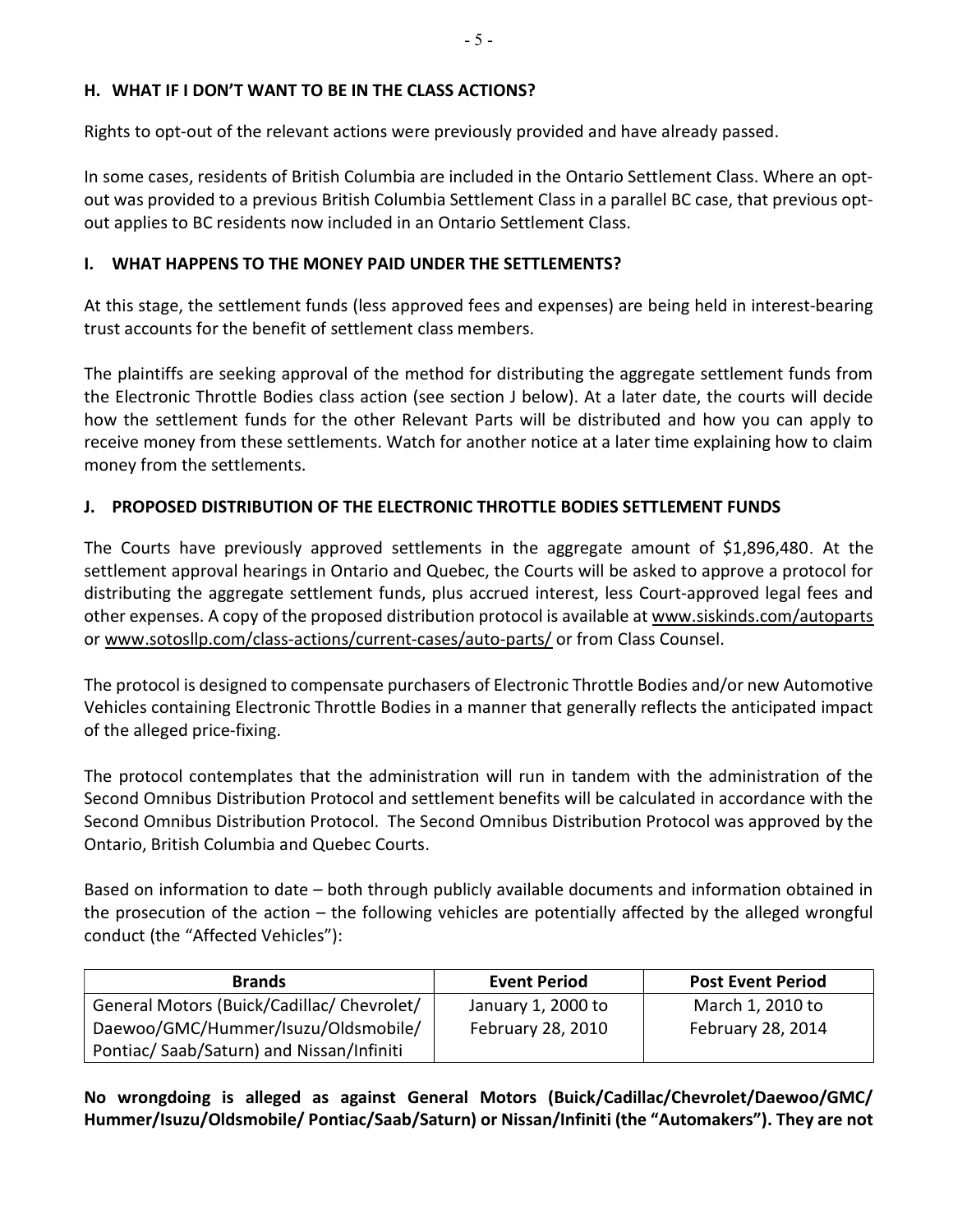defendants in the class actions. The Automakers were unaware of any alleged price-fixing in respect of any of the automotive parts that they purchased for their automotive vehicles. No wrongdoing is alleged as against the Automakers.

Subject to further order of the Ontario and Quebec Courts, the settlement funds will be distributed on a pro rata (or proportional) basis on the value of your claim relative to the value of all approved claims. The value of your claim will depend on:

- a) The purchase price of the Affected Vehicle: The purchase price will be based on the information provided as part of the claims process or, where permitted pursuant to the distribution protocol, the manufacturer's suggested retail price (or 40% thereof for leased vehicles).
- b) The timing of the Affected Vehicle purchase or lease: Purchases or leases entered into during the Event Period will be valued at 100%. Purchases or leases entered into during the Post Event Period will be discounted by 50% to reflect the additional litigation risks associated with proving damages during this period.
- c) The categorization of the Settlement Class Member: Settlement Class Members will be categorized as follows:
	- i. Automaker. Automakers' purchases or leases will be valued at 7.5% of the purchase price.
	- ii. Dealer means a Settlement Class Member who purchased Affected Vehicles from an Automaker or a subsidiary thereof, for resale to End Users. Dealer's purchases or leases will be valued at 25% of the purchase price.
	- iii. End User means a Settlement Class Member who purchased or leased an Affected Vehicle for its own use and not for commercial resale. End Users' purchases or leases will be valued at 67.5% of the purchase price.

### Sample Calculation:

If an End User purchased Affected Vehicles with purchase prices totaling \$50,000 during the Event Period and \$150,000 during the Post Event Period, its Affected Vehicle Purchases for the purposes of determining its pro rata share of the Net Settlement Funds would be calculated as follows:

\$50,000 (representing the purchase price) x 1 (representing the timing of the purchase or lease) x 0.675 (representing the categorization of the Settlement Class Member as an End User) = \$33,750

Plus

\$150,000 (representing the purchase price) x 0.5 (representing the timing of the purchase or lease) x 0.675 (representing the categorization of the Settlement Class Member as an End User)  $=$  \$50,625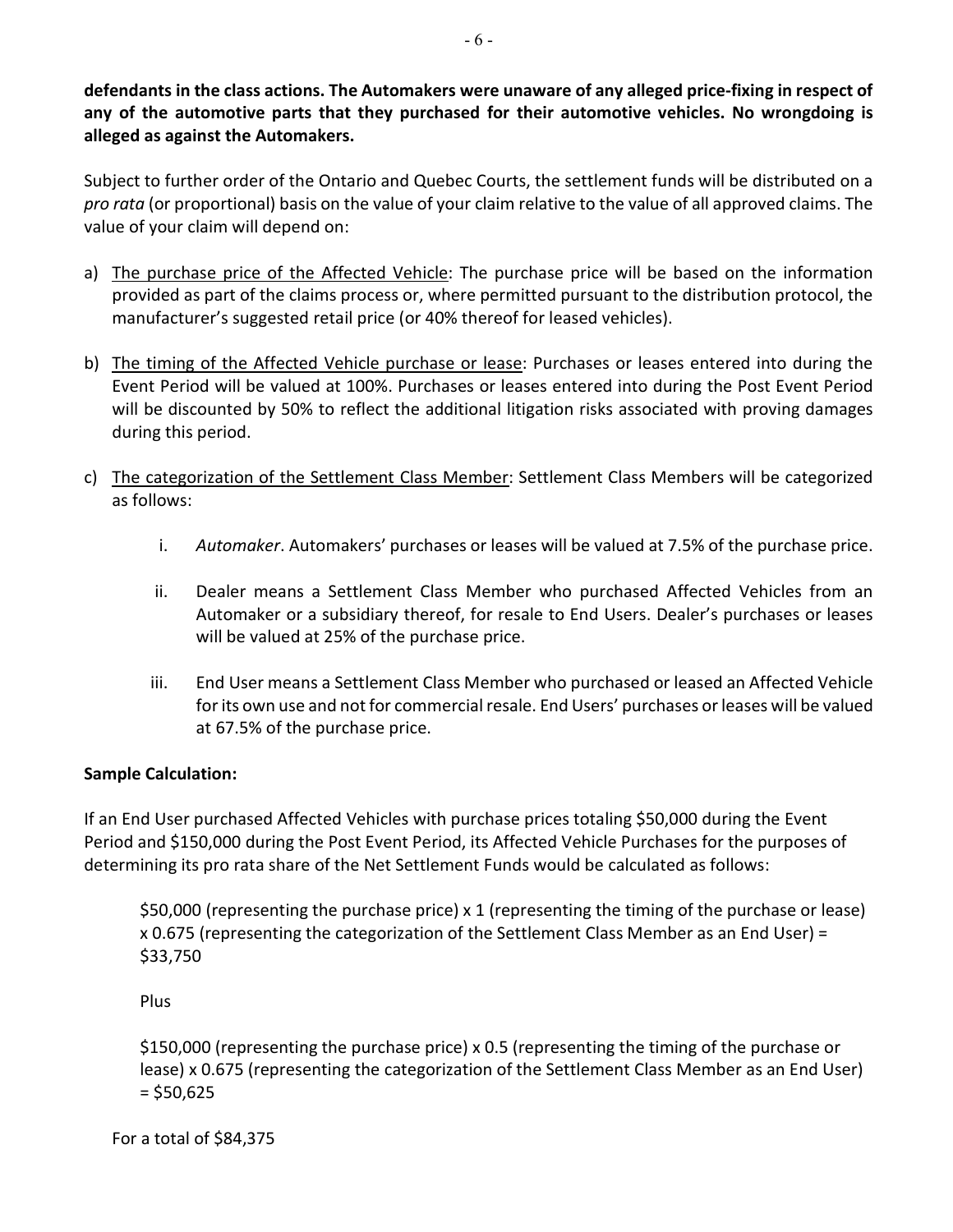Assuming the value of all qualifying Settlement Class Members' Affected Vehicle Purchases totalled \$10 million, this Settlement Class Member would be entitled to 0.84% (\$84,375/\$10 million) of the Net Settlement Funds.

Notwithstanding the foregoing, subject to further order of the Ontario and Quebec Courts following the adjudication of all claims:

- a) claims that are valued at less than \$5 will be held in abeyance pending further distributions in the auto parts class actions. This threshold for payment applies after summing all entitlements pursuant to the Second Omnibus Distribution Protocol and the proposed Distribution Protocol.
- b) all valid Claims that are valued at or above \$5 will be assigned a minimum value of \$25. The \$25 valuation target is not an estimate of any damages suffered. This minimum valuation applies after summing all entitlements pursuant to the Second Omnibus Distribution Protocol and the proposed Distribution Protocol. For example, if a Settlement Class Member is entitled to \$17 pursuant to the Second Omnibus Distribution Protocol and an additional \$6 pursuant to the proposed Distribution Protocol, the Settlement Class Member would receive a \$2 increase, for a total payment of \$25.

### K. APPLYING FOR SETTLEMENT FUNDS

Information about how to apply for the settlement funds will be available in a future notice and will be posted online at: www.siskinds.com/autoparts or www.sotosllp.com/class-actions/currentcases/autoparts/. If you did not receive this notice by mail or email, please register online at: www.siskinds.com/autoparts or by telephone at 1-888-977-9806 to ensure that further notices will be sent to you directly, by mail or email.

As additional auto parts cases resolve, it is likely that some of the resolved cases will relate to the same brands and years covered by the Second Omnibus Distribution Protocol. Subject to court approval, your eligibility for settlement benefits in those cases will depend on applying for settlement benefits in accordance with the Second Omnibus Distribution Protocol.

### L. WHO ARE THE LAWYERS WORKING ON THESE CLASS ACTIONS AND HOW ARE THEY PAID?

The law firms of Siskinds LLP and Sotos LLP represent members of these class actions in Ontario, and in provinces other than British Columbia or Quebec, as well as corporations of more than 50 employees in Quebec.

Siskinds LLP can be reached at:

Telephone (toll free): 1-800-461-6166 Email: autopartsclassaction@siskinds.com Mail: 680 Waterloo Street, London, ON N6A 3V8 Attention: Linda Visser / Sylvia Flower

Sotos LLP can be reached at:

 Telephone (toll free): 1-888-977-9806 Email: autoparts@sotosllp.com Mail: 180 Dundas Street West, Suite 1200, Toronto, ON M5G 1Z8 Attention: Jean-Marc Leclerc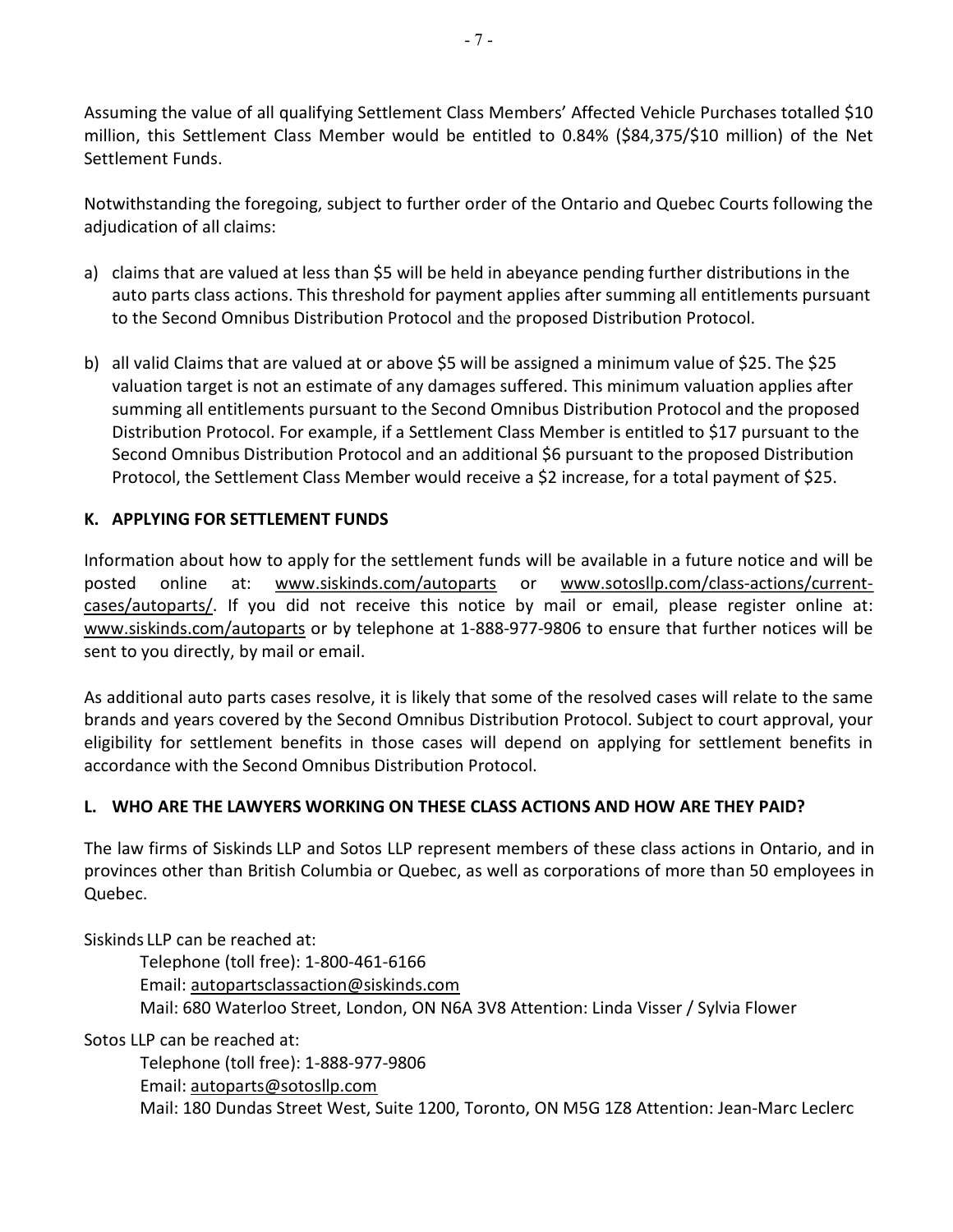The law firm of Camp Fiorante Matthews Mogerman LLP represents members of the Air Conditioning Systems, Anti-Vibration Rubber Parts, Autolights, Bearings, Ignition Coils, and Instrument Panel Clusters class actions in British Columbia. They can be reached at:

Telephone: 1-800-689-2322 Email: aslevin@cfmlawyers.ca Mail: #400 – 856 Homer Street, Vancouver, BC V6B 2W5 Attention: David Jones

The law firm of Siskinds Desmeules s.e.n.c.r.l. represents members of the Anti-Vibration Rubber Parts, Autolights, Bearings, Ignition Coils, Instrument Panel Clusters, and Valve Timing Control Devices actions in Quebec. They can be reached at:

Telephone: 418-694-2009 Email: recours@siskindsdesmeules.com Mail: Les promenades du Vieux-Quebec, 43 rue De Buade, bureau 320, Quebec City, QC G1R 4A2 Attention: Erika Provencher

As an individual, you do not have to pay the lawyers working on these class actions any money out-ofpocket. The lawyers will be paid from the money collected in these class actions. The Courts will be asked to decide how much the lawyers will be paid. The lawyers will collectively be asking that the Courts approve legal fees of up to 25% of the settlement funds, plus disbursements and applicable taxes. Any approved legal fees will be paid out of the settlement funds. Class Counsel reserve the right to ask the Courts to allow Class Counsel to use the settlement funds to pay for any future adverse cost awards or future disbursements.

#### M. WHERE CAN I ASK MORE QUESTIONS?

For more information, and relevant documents (including copies of the settlement agreements and distribution protocol), please visit www.siskinds.com/autoparts.

For copies of the Ontario statements of claim, visit the Canadian Class Action Database at: http://www.cba.org/Publications-Resources/Class-Action-Database.

For a copy of the Quebec motions for authorization or to receive more information about class actions in Quebec, visit the Quebec Registry of Class Actions at https://www.registredesactionscollectives.quebec/.

To receive future notices and updates regarding the auto parts class actions and any future settlements, register online at www.siskinds.com/autoparts.

If you have questions that are not answered online, please contact Class Counsel at the numbers listed above.

#### N. INTERPRETATION

This notice contains a summary of some of the terms of the settlement agreements listed in part D. If there is a conflict between the provisions of this notice and the settlement agreements, the terms of the settlement agreements shall prevail.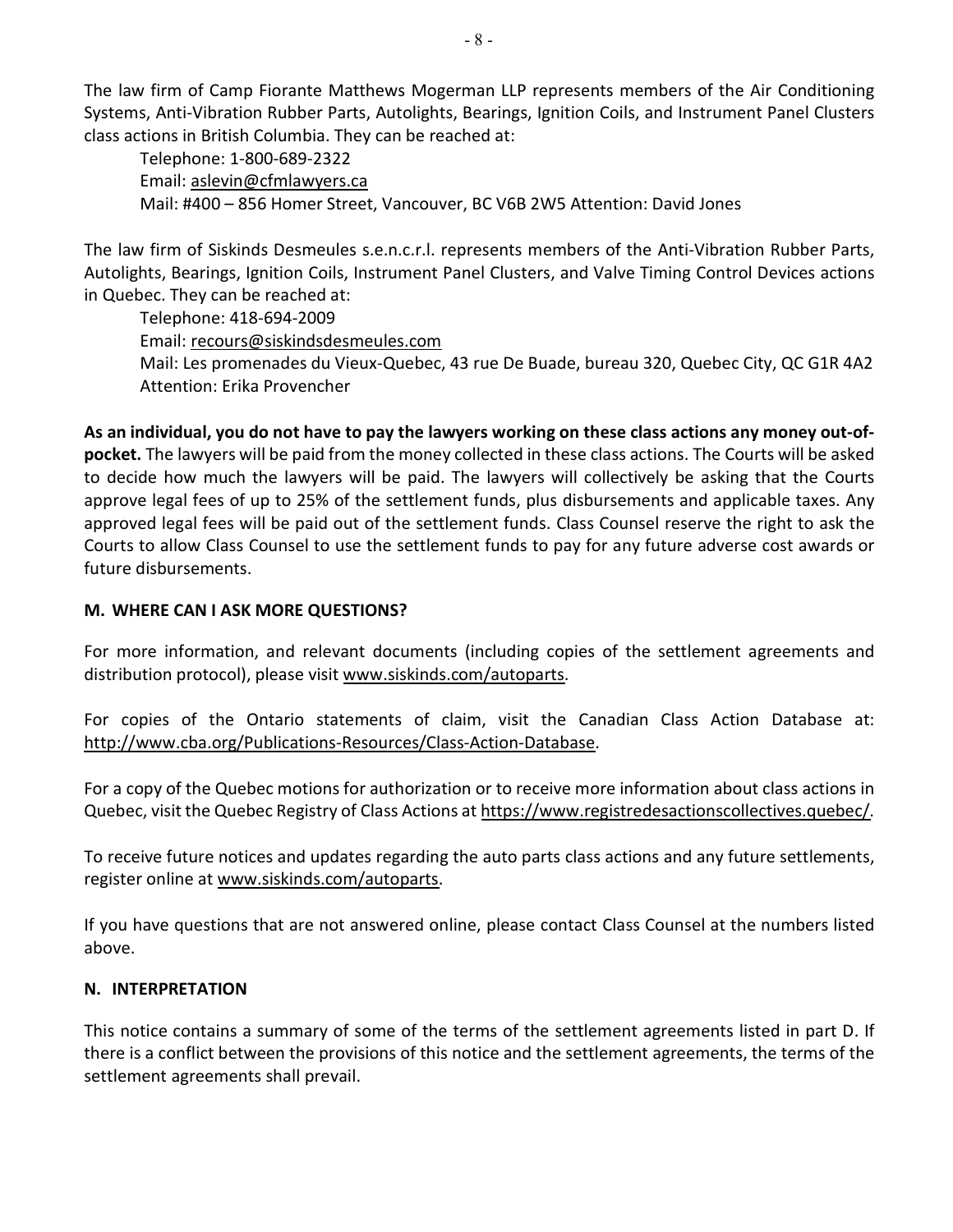| Part                                  | Description <sup>8</sup>                                                                                                                                                                                                                                                                                                                                                                                                                                                                                                                                                                                                                                                                                                            | <b>Settlement Class</b><br><b>Period</b>   |
|---------------------------------------|-------------------------------------------------------------------------------------------------------------------------------------------------------------------------------------------------------------------------------------------------------------------------------------------------------------------------------------------------------------------------------------------------------------------------------------------------------------------------------------------------------------------------------------------------------------------------------------------------------------------------------------------------------------------------------------------------------------------------------------|--------------------------------------------|
| Air Conditioning<br>Systems           | Air Conditioning Systems means systems that cool the interior<br>environment of an Automotive Vehicle and are part of an<br>Automotive Vehicle's thermal system. An Air Conditioning<br>System may include, to the extent included in the relevant<br>request for quotation, compressors, condensers, HVAC units<br>(blower motors, actuators, flaps, evaporators, heater cores, and<br>filters embedded in a plastic housing), control panels, sensors,<br>and associated hoses and pipes.                                                                                                                                                                                                                                         | January 1, 2001<br>to December 10,<br>2019 |
| Anti-Vibration<br><b>Rubber Parts</b> | Anti-Vibration Rubber Parts means rubber and metal parts that<br>are installed in Automotive Vehicles to reduce the transmission<br>of engine and road vibration. Every Automotive Vehicle contains<br>Anti-Vibration Rubber Parts.                                                                                                                                                                                                                                                                                                                                                                                                                                                                                                 | March 1, 1996 to<br>April 2, 2019          |
| Autolights                            | Autolights means headlights and rear combination lights used in<br>Automotive Vehicles. A headlight is an automotive light<br>installed in the front of an Automotive Vehicle, and may include<br>a headlight, clearance light, and/or turn signal. A rear<br>combination light is an automotive light installed in the rear of<br>an Automotive Vehicle, and may include a back-up light, tail<br>light, stop light, and/or turn signal.                                                                                                                                                                                                                                                                                           | June 1, 1997 to<br>April 2, 2019           |
| <b>Braking Systems</b>                | Braking Systems means hydraulic and electronic braking<br>systems. Hydraulic braking systems consist of an actuation<br>system and a foundation system. The actuation system is<br>further made up of a brake booster and main brake cylinder,<br>while the foundation system is further made up of a disc brake<br>with saddle or drum brake and wheel brake cylinder. Electronic<br>braking systems prevent automobiles from skidding by<br>providing electronic stability controls when braking (anti-lock<br>braking system or "ABS") or under all driving conditions<br>(electronic stability control or "ESC"). Both Hydraulic Braking<br>Systems and Electronic Braking Systems can be contained within<br>the same vehicle. | February 1, 2007<br>to February 8,<br>2021 |
| Electronic<br><b>Throttle Bodies</b>  | Electronic Throttle Bodies means a component of an electronic<br>throttle control system in an Automotive Vehicle that controls the<br>volume of air flowing into the engine according to a signal from the<br>engine control unit.                                                                                                                                                                                                                                                                                                                                                                                                                                                                                                 | January 1, 2000<br>to March 20,<br>2017    |

# Schedule "A" – Part Descriptions and Settlement Class Period

<sup>8</sup> The exact definition of the Relevant Parts vary slightly as between the settlements. For more information, please review the settlement agreements, available online at www.siskinds.com/autoparts or www.sotosllp.com/class-actions/currentcases/auto-parts/.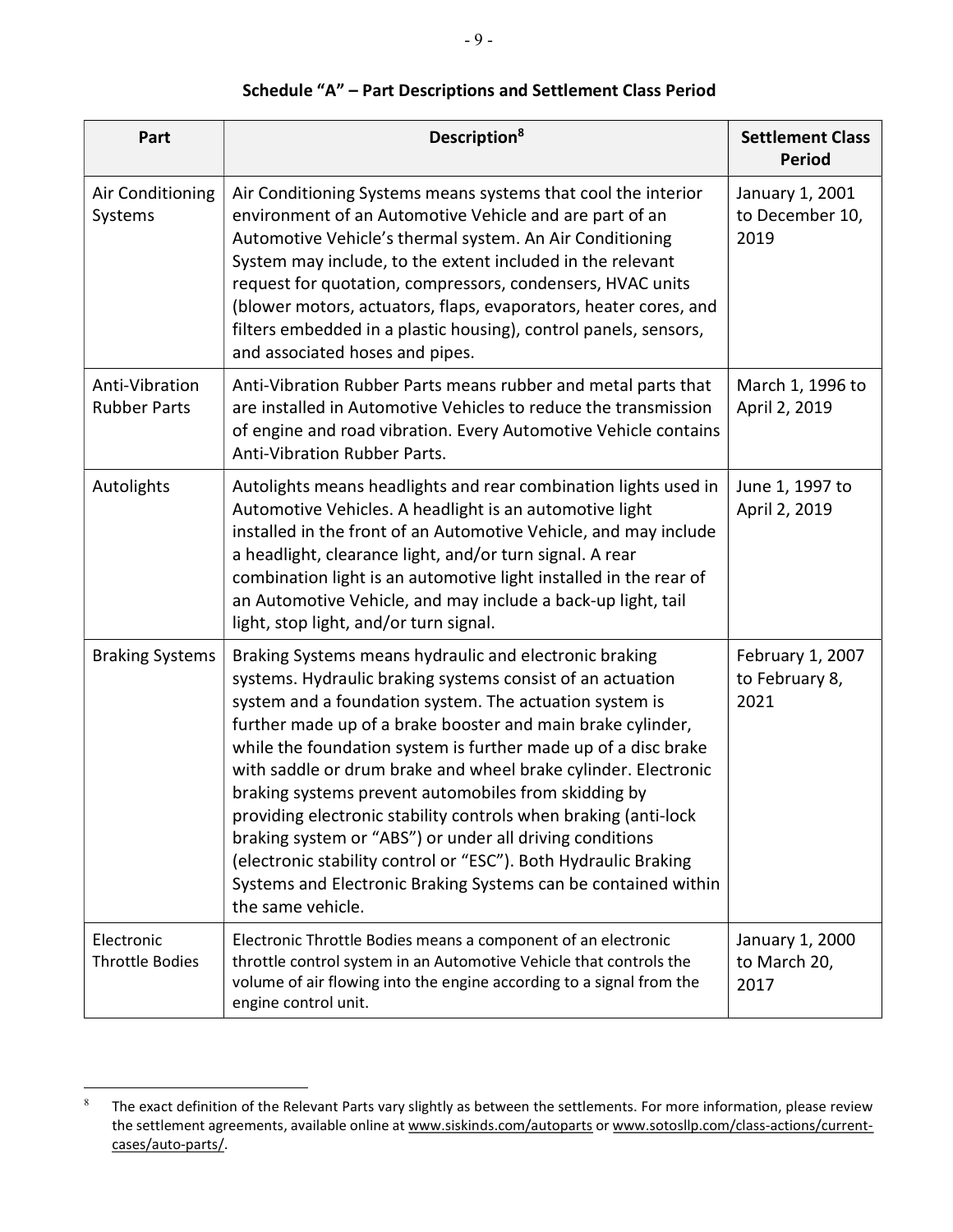| Part                                           | Description <sup>8</sup>                                                                                                                                                                                                                                                                                                  | <b>Settlement Class</b><br><b>Period</b>  |
|------------------------------------------------|---------------------------------------------------------------------------------------------------------------------------------------------------------------------------------------------------------------------------------------------------------------------------------------------------------------------------|-------------------------------------------|
| High Intensity<br>Discharge<br><b>Ballasts</b> | High Intensity Discharge Ballast means electrical devices that<br>limit the amount of electrical current flowing to a high intensity<br>discharge headlamp installed in an Automotive Vehicle, which<br>would otherwise rise to destructive levels due to the high<br>intensity discharge headlamp's negative resistance. | July 1, 1998 to<br>August 13, 2018        |
| Ignition Coils                                 | Ignition Coils means induction coils that transform the low<br>voltage of an Automotive Vehicle's battery into the necessary<br>voltage required to create an electric spark in the spark plugs to<br>ignite the fuel.                                                                                                    | January 1, 2000<br>to March 20,<br>2017   |
| Instrument<br><b>Panel Clusters</b>            | Instrument Panel Clusters means the mounted array of<br>instruments and gauges, also known as meters, housed in front<br>of the drive of an Automotive Vehicle.                                                                                                                                                           | January 1, 1998<br>to December 9,<br>2015 |
| Valve Timing<br><b>Control Devices</b>         | Valve Timing Control Devices means parts within the variable<br>valve timing system in Automotive Vehicles that control the<br>timing of the opening and closing of engine valves.                                                                                                                                        | January 1, 2000<br>to March 20,<br>2017   |